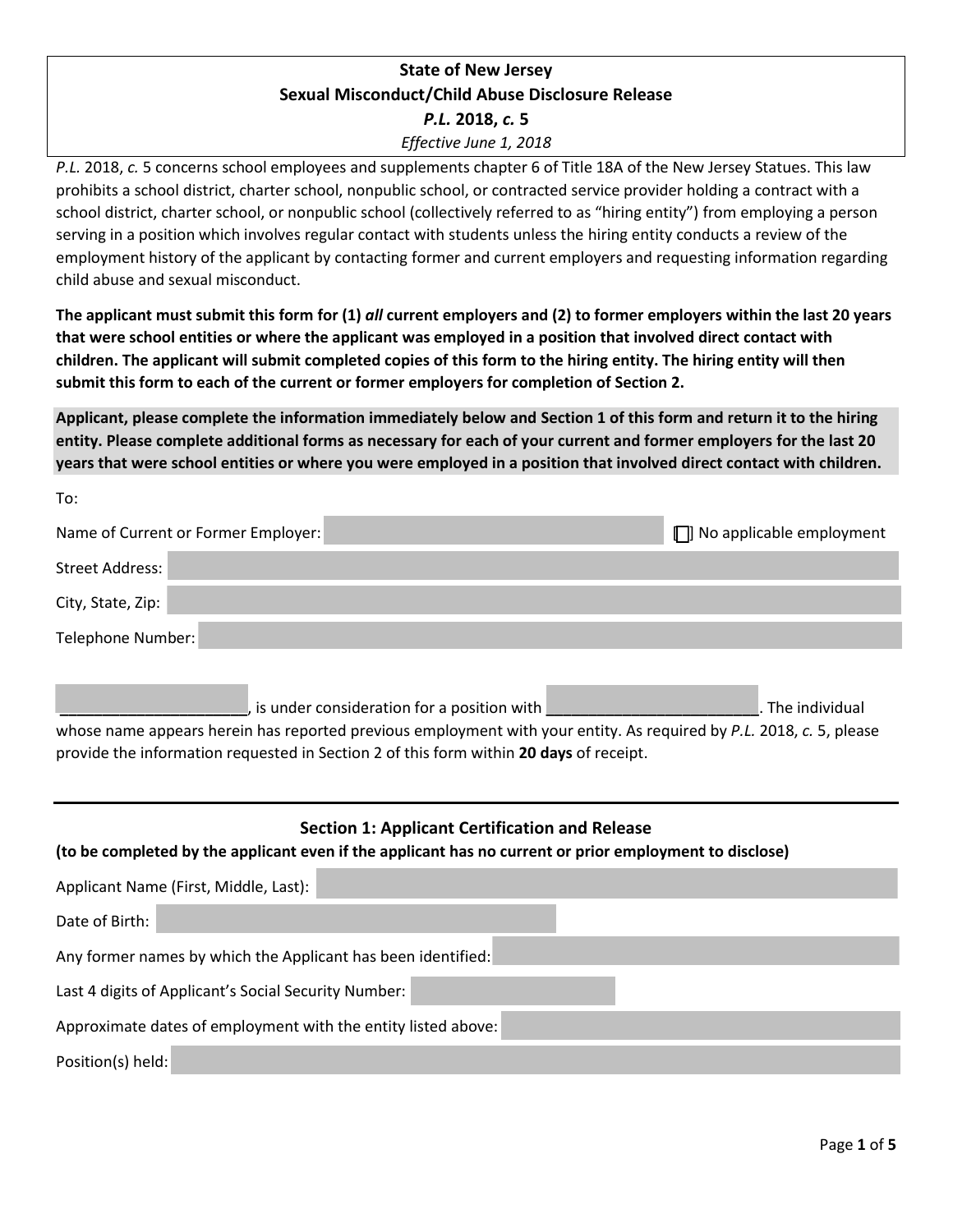Have you (Applicant) ever:

| $\Box$ Yes $\Box$ No | Been the subject of any child abuse or sexual misconduct investigation by any employer, State        |
|----------------------|------------------------------------------------------------------------------------------------------|
|                      | licensing agency, law enforcement agency, or the Department of Children and Families (*unless the    |
|                      | investigation resulted in a finding that the allegations were false or the alleged incident of child |
|                      | abuse or sexual misconduct was not substantiated)?                                                   |

**T** Yes **T** No Been disciplined, discharged, non-renewed, asked to resign from employment, resigned from or otherwise separated from any employment (1) while allegations of child abuse or sexual misconduct were pending or under investigation, or (2) due to an adjudication or finding of child abuse or sexual misconduct?

**T** Yes **I** No Had a license, professional license, or certificate suspended, surrendered, or revoked (1) while allegations of child abuse or sexual misconduct were pending or under investigation, or (2) due to an adjudication or finding of child abuse or sexual misconduct?

**By signing this form, I (the applicant) certify under penalty of law that the statements made in this form are true, correct, and complete. I understand that willfully providing false information or willfully failing to disclose information required in Section 1 of this form, as required by** *N.J.S.A.* **18A:6-7.7, may subject me to discipline up to, and including, termination or denial of employment; may be a violation of** *N.J.S.A.* **2C:28-3; and may subject me to a civil penalty of not more than \$500, which shall be collected in proceedings in accordance with the "Penalty Enforcement Law of 1999,"** *P.L.* **1999,** *c.* **274.** 

**By signing this form, I also hereby authorize the above-named employer to disclose the information requested in Section 2 and release related records pertaining to the disclosures identified in SECTION 2. I understand that pursuant to** *N.J.S.A.* **18A:6-7.7, the above-named employer is released from liability that may arise of the disclosure or release of records.** 

| <b>Signature of Applicant</b> | Date |
|-------------------------------|------|

**Section 2: Current/Former Employer Verification**

**(to be completed by the applicant's current employer(s) and all former employers that were school entities or former employers in which the applicant had direct contact with children). Please complete the information below and return this form to the hiring entity.** 

*N.J.S.A.* 18A:6-7.7(b) provides that a hiring entity shall not employ for pay or contract for the paid services of any person in a position that involved regular contact with students unless the hiring entity conducts a review of the employment history of applicant by contacting those employers listed by the applicant under the provisions of *N.J.S.A.* 18A:6-7.7(a) and collecting the information requested below.

| Employing Entity receipt date:   | Received by:     |
|----------------------------------|------------------|
| Applicant's dates of employment: | Contact phone #: |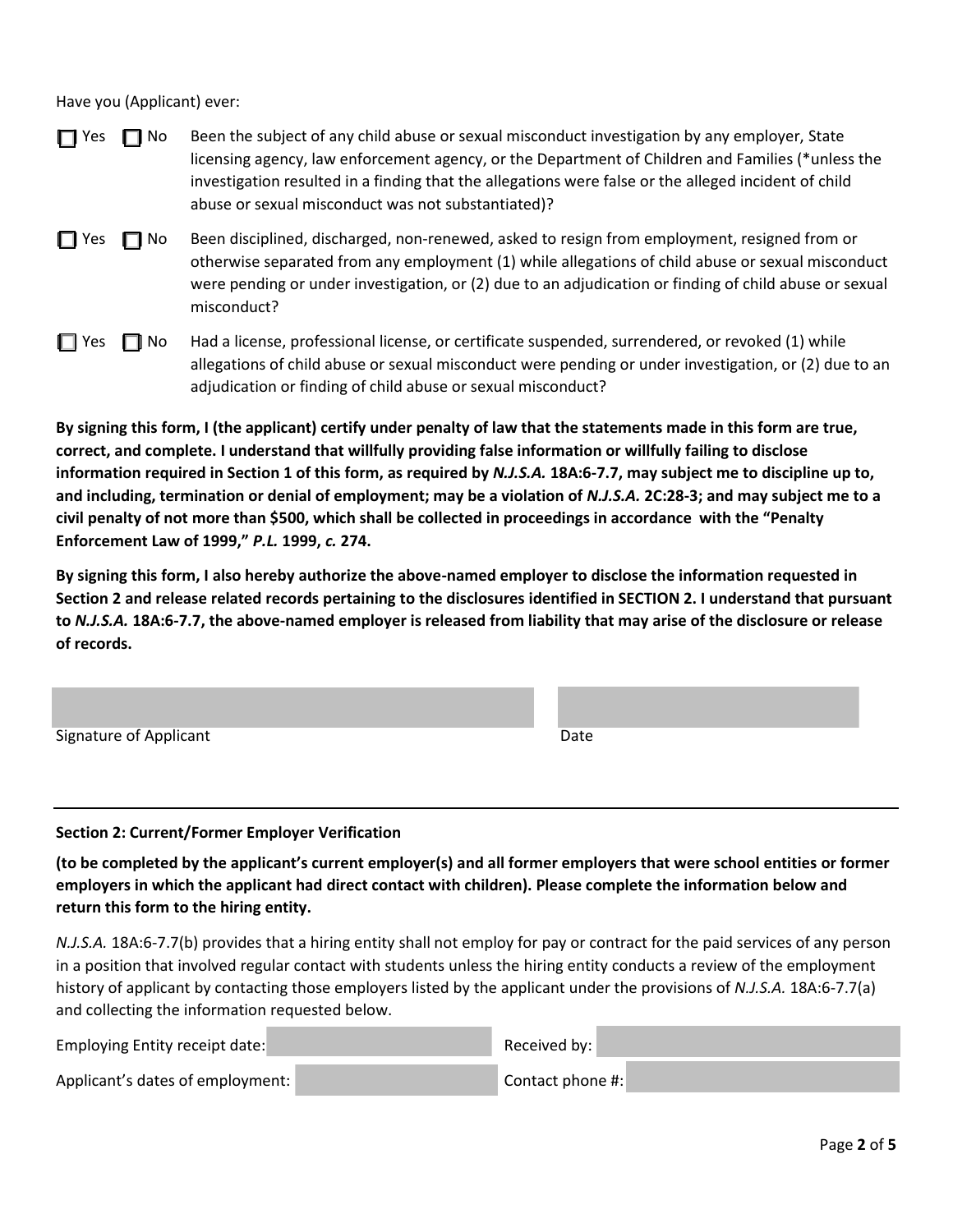To the best of your knowledge, has the applicant ever:

 $\Box$  Yes  $\Box$  No Been the subject of any child abuse or sexual misconduct investigation by any employer, State licensing agency, law enforcement agency, or the Department of Children and Families (\*unless the investigation resulted in a finding that the allegations were false or the alleged incident of child abuse or sexual misconduct was not substantiated)?

 $\Box$  Yes  $\Box$  No Been disciplined, discharged, non-renewed, asked to resign from employment, resigned from or otherwise separated from any employment while allegations of child abuse or sexual misconduct were pending or under investigation, or due to an adjudication or finding of child abuse or sexual misconduct?

 $\Box$  Yes  $\Box$  No Had a license, professional license, or certificate suspended, surrendered, or revoked while allegations of child abuse or sexual misconduct were pending or under investigation, or due to an adjudication or finding of child abuse or sexual misconduct?

| Current/Former Employer Representative Signature | Date |
|--------------------------------------------------|------|

#### Current/Former Employer Representative Title

**If a current or former employer responds to any Section 2 disclosure in the affirmative, the hiring entity may request additional information regarding the disclosure by requesting that the current or former employer complete the Sexual Misconduct/Child Abuse Disclosure Information Request form within 20 days and attach additional information, including the initial complaint and final report, if any, regarding the incident of child abuse or sexual misconduct. Pursuant to** *N.J.S.A.* **18A:6-7.11, a current or former employer that provides information or records about a current or former employee or applicant shall be immune from criminal and civil liability for the disclosure of the information, unless the information or records provided were knowingly false. The immunity shall be in addition to, and not in limitation of, any other immunity provided by law.** 

**The failure of a current or former employer to provide the information requested in Section 2 within the 20-day timeframe required by** *N.J.S.A.* **18A:6-7.9 may be grounds for the automatic disqualification of an applicant from employment with the hiring entity. The hiring entity shall not be liable for any claims brought by an applicant who is not offered employment or whose employment is terminated: (1) because of any information received by the hiring entity from an employer pursuant to** *N.J.S.A.* **18A:6-7.7; or (2) due to the inability of the hiring entity to conduct a full review of the applicant's employment history pursuant to** *N.J.S.A.* **18A:6-7.7.** 

Return all completed information to:

| Hiring Entity: |               |      |               |  |
|----------------|---------------|------|---------------|--|
| Address:       |               |      | Phone #:      |  |
| City: Audubon  | <b>State:</b> | Zip: | Fax or Email: |  |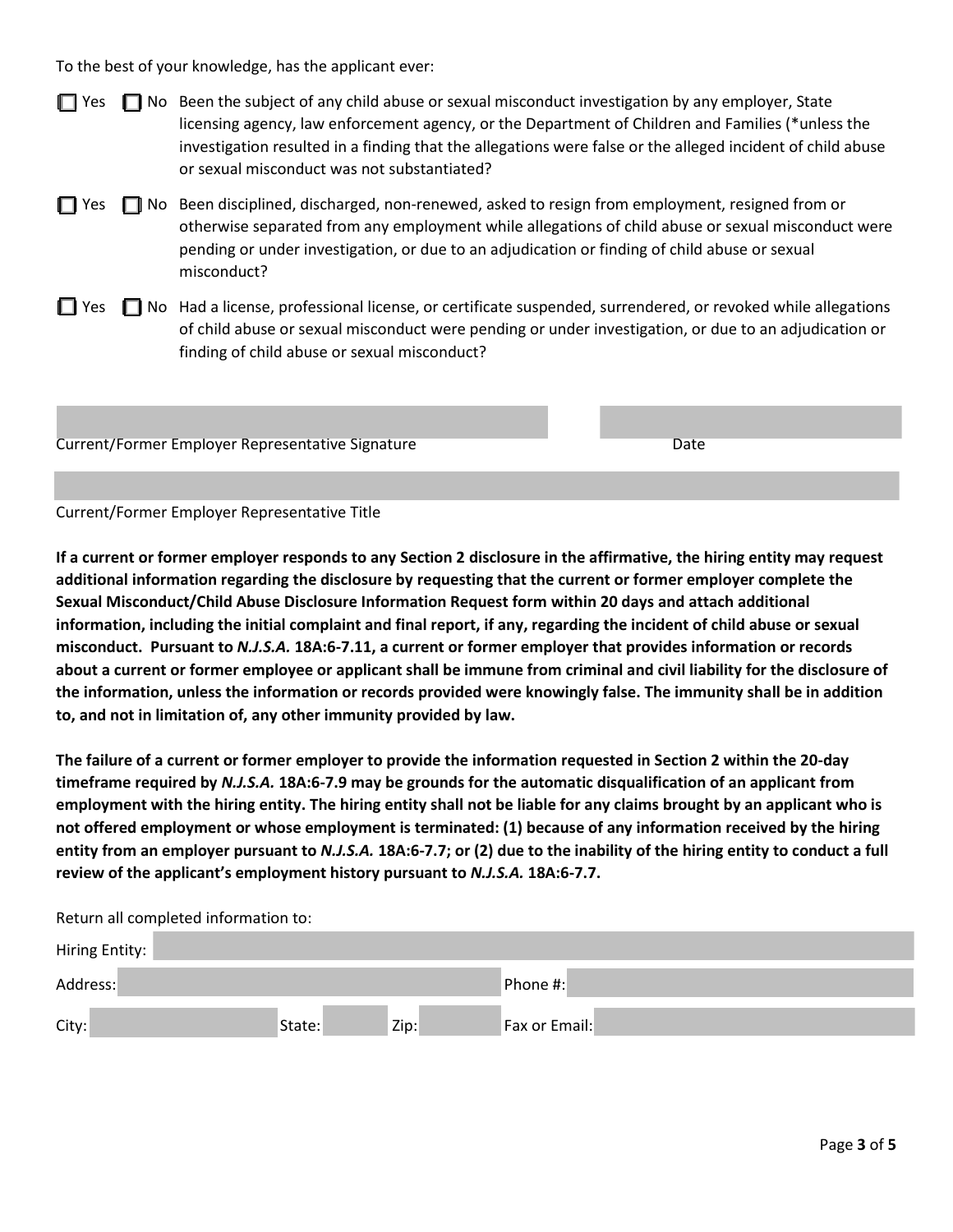# **State of New Jersey Sexual Misconduct/Child Abuse Disclosure Release Instructions P.L. 2018, C. 5 Effective June 1, 2018**

#### **Instructions**

This standardized form has been developed by the New Jersey Department of Education, pursuant to *P.L.* 2018, *c.* 5, to be used by hiring entities and by applicants, who would be employed by, or in, a school, in a position involving regular contact with students. This form satisfies the statutory requirement to provide information related to child abuse or sexual misconduct. An applicant who would be employed by or in a school in a position having regular contact with students must provide the information requested in Section 1 of this form and sign the authorization for the disclosure by the applicant's current and former employers of the information requested in Section 2 of this form.

The applicant shall complete one form for the applicant's current employer(s) and separate forms for each of the applicant's former employers for the last 20 years that were school entities or where the applicant was employed in a position having direct contact with children. The applicant will submit this form in its entirety, with the information on Page 1 and Section 1 completed, to the hiring entity. The applicant must also authorize, by signature, the release of information regarding child abuse and/or sexual misconduct from the current and/or former employers to the hiring entity. The hiring entity is prohibited from hiring an applicant for a position involving regular contact with students if the applicant does not provide the information and authorization required by law.

Upon completion by the applicant, the hiring entity shall submit the form to the applicant's current and former employers to complete Section 2 of this form. A hiring entity may not employ an applicant who does not provide the required information for a position involving regular contact with students.

If a current and/or former employer responds to any Section 2 disclosure in the affirmative, the hiring entity may request additional information regarding the disclosure by requesting that the current and/or former employer complete the Sexual Misconduct/Child Abuse Disclosure Information Request form and attach additional information, including the initial complaint and final report, if any, regarding the incident of child abuse or sexual misconduct. Upon providing documentation due to an affirmative response, every measure should be taken to ensure student privacy and confidentiality. All student identifiers should be redacted prior to release.

## **Relevant Statutory Definitions Pursuant to N.J.S.A. 18A:6-7.6**

**Child abuse** is defined as any conduct that falls under the purview and reporting requirements of *P.L.* 1971, *c.* 437 (*N.J.S.A.* 9:6-8.8 et seq.) and is directed toward or against a child or student, regardless of the age of the child or student.

**Sexual misconduct** is defined as any verbal, nonverbal, written, or electronic communication, or any other act directed toward or with a student that is designed to establish a sexual relationship with the student, including a sexual invitation, dating or soliciting a date, engaging in sexual dialogue, making sexually suggestive comments, self-disclosure or physical exposure of a sexual or erotic nature, and any other sexual, indecent or erotic contact with a student.

## **ADDITIONAL INFORMATION**

Per *N.J.S.A.* 18A:6-7.9, a hiring entity shall have the right to immediately terminate an individual's employment or rescind an offer of employment if: (1) the applicant is offered employment or commences employment with the hiring entity following the effective date of this act; and (2) information regarding the applicant's history of sexual misconduct or child abuse is subsequently discovered or obtained by the employer that the employer determines disqualifies the applicant or employee from employment with the hiring entity. The termination of employment pursuant to *N.J.S.A.*